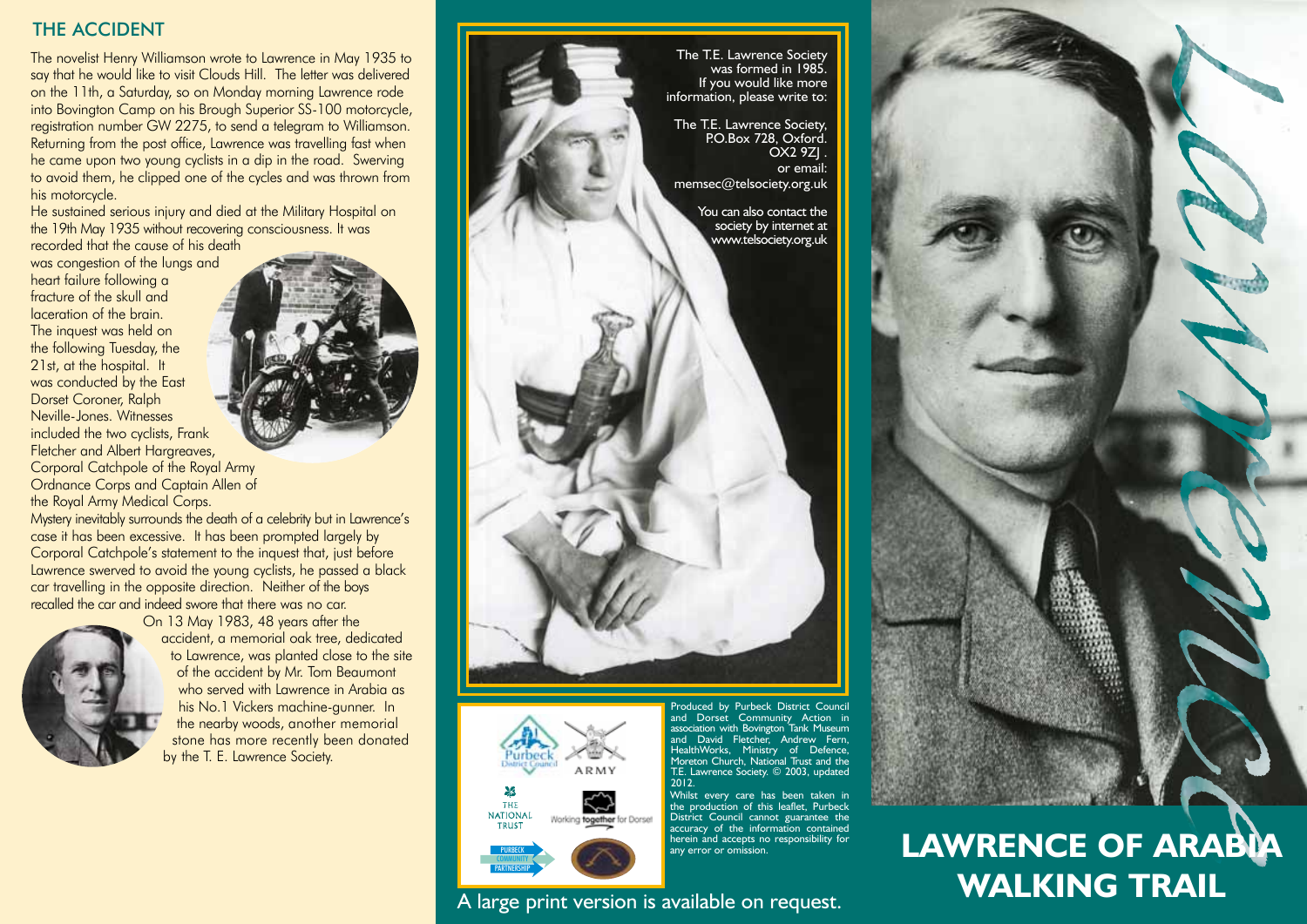

Thomas Edward Lawrence, also known as Lawrence of Arabia, was born in Wales on 16 August 1888. From the age of eight, he lived in Oxford, where he later studied Modern History at Jesus College. In 1909, he undertook an 1100 mile walking tour of Palestine and Syria, collecting material for his thesis, 'Crusader Castles'.

In 1911, Lawrence started work as an archaeologist at Carchemish in Syria, where he gained knowledge of Arabs and Arabic. In 1914 he joined the Army and was posted to Military Intelligence in Cairo.

As Captain T. E. Lawrence he led Bedouin tribesmen in guerrilla raids against the Turkish Army, especially the Hejaz railway. He progressed to Major and then to Lieutenant Colonel. In July 1917 Arab forces captured Akaba and then went on to capture Damascus in 1918, the highpoint of the Arab campaign.

He returned to Britain in 1918 as Colonel Lawrence where he lobbied unsuccessfully for Arab independence. He turned down a succession of prestigious posts and tried to escape from the public eye by changing his identity.

In 1922, he became known as Aircraftsman Ross at Uxbridge, but his alias was discovered. In 1923, as T. E. Shaw, he made Dorset his new home. He joined the Tank Corps at Bovington and purchased nearby Clouds Hill as a retreat. During this time he was to finish writing 'The Seven Pillars of Wisdom' and 'The Mint.' In 1925, he was allowed to rejoin the RAF, and after a spell in Karachi, he was posted to Plymouth, where he lobbied successfully for faster rescue boats. He spent the rest of his career developing and testing high speed rescue boats, which formed the basis of the air-sea rescue service.

He retired to Clouds Hill in 1935, where, only a few months later, he was involved in a fatal crash on his Brough Superior motorcycle. His final resting place is in the nearby cemetery at Moreton.

### BOVINGTON AND WAREHAM



The Lawrence of Arabia Trail starts at the Bovington Tank Museum and concentrates on his life in this part of Dorset. Why not call in to the museum to see their new exhibitions?

When Lawrence first came to Bovington in 1923, the muddy main street contained a selection of shops and cafes known as Tintown, while the troops were accommodated in wooden huts on both sides of the road. Lawrence had three

diversions at Bovington. He could visit the author Thomas Hardy at his Dorchester home, tear about the countryside on his big

Brough Superior motorcycle and restore

the old cottage at Clouds Hill, near Bovington, which he hoped to retire to and in which he regularly entertained his friends.

He did not like the Army and in the summer of 1925 he was admitted to the RAF as Aircraftsman Shaw and posted to RAF Cranwell in Lincolnshire.

In 1935 he came back to Bovington. He had now retired from the RAF and planned to settle down in peace and quiet, but was fatally injured on 13th May 1935 and died six days later in the military hospital at Bovington Camp.

The Wareham Town Museum has devoted a special section to Lawrence with important documents and other exhibits connected with his full and fascinating life. The museum is open Mon-Sat, 10am - 4pm, (April to October). Admission free. Tel: 01929 553448.



## CLOUDS HILL, near Bovington



Clouds Hill was accepted by the National Trust and is held inalienably because of its association with T. E. Lawrence, who occupied it between 1923 and 1935. It was given to the Trust in 1937 by Arnold Lawrence, as he wanted it to be kept for the nation as a memorial for his brother. Formerly an undistinguished estate forester's cottage of 1808, Clouds Hill was altered by Lawrence. Along with surviving decorations and furnishings, although

incomplete, it today expresses and evokes his austere and sometimes innovative tastes and diverse intellectual interests. Bought as a retreat from his army life he read, wrote and listened to music here. Of the many places where he lived, this is the only one to survive with physical evidence of his occupation.

## ST. NICHOLAS CHURCH, Moreton

Lawrence's funeral service took place at St Nicholas, Moreton, on the afternoon of 21st May 1935. It was conducted by the Rector, Canon Michael Kinloch, was well attended, and widely covered by the press, although the public were asked not to come. Six pall bearers were chosen to represent different aspects of Lawrence's life.

The cemetery is located near to the church and Lawrence's grave can be found at the far end, on the right. Notice that the headstone



records his real name, although he was officially T. E. Shaw when he died, having changed his name by deed poll. There is a bust of Lawrence by Eric Kennington in St Paul's Cathedral, while St Martin's Church in Wareham contains a Crusader style effigy of Lawrence, also by Kennington, showing him recumbent in full Arab dress.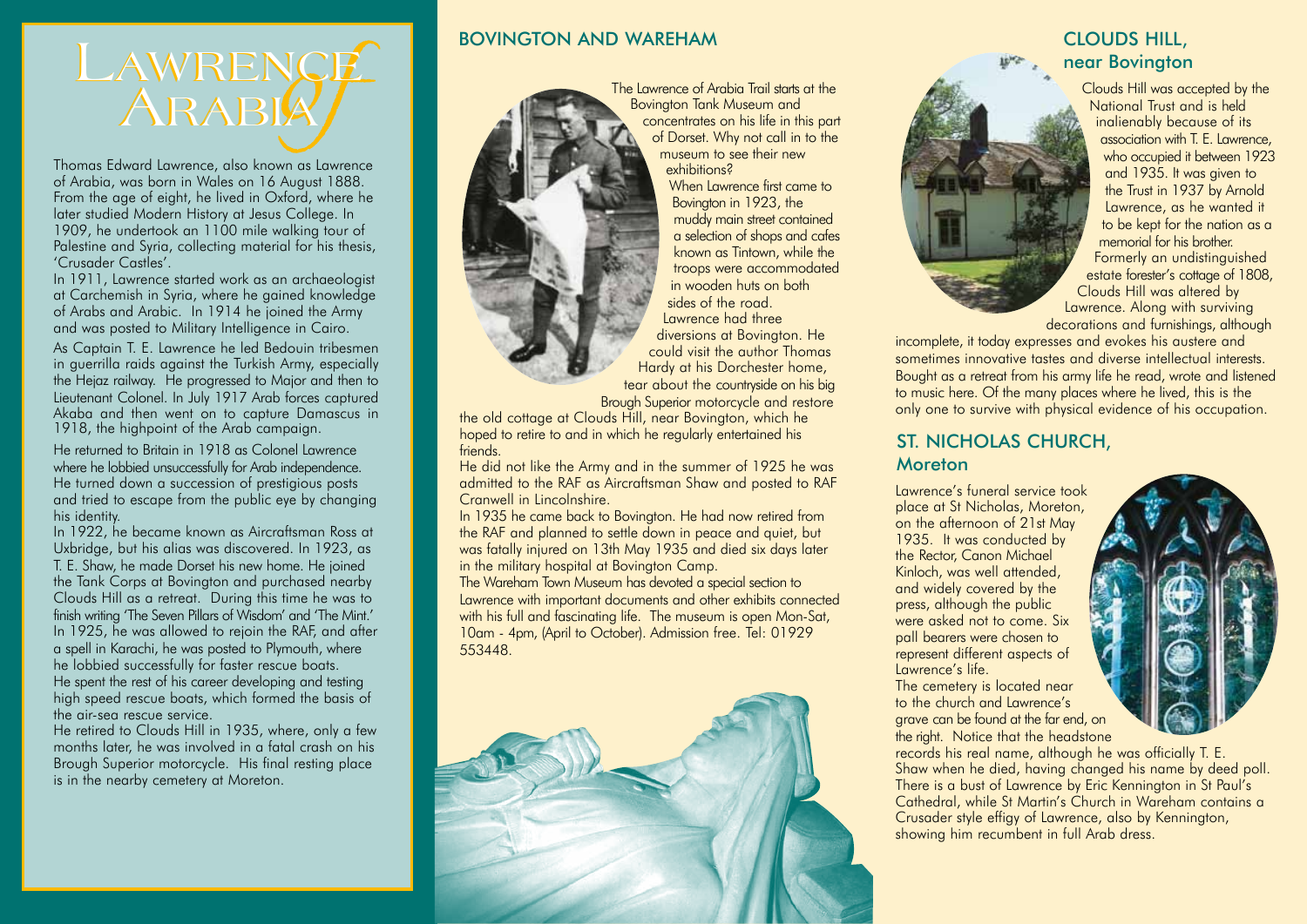## THE LAWRENCE OF ARABIA TRAIL BEGINS AT THE TANK MUSEUM IN BOVINGTON The complete trail is  $6<sup>3</sup>/4$  miles long (10.8 km)

#### SECTION 1 **Tank Museum to the River Frome at Moreton Approx. 21/4 miles (3.6 km)**

There are 4 outdoor information panels en-route. The first panel, near the entrance to the Tank Museum, includes information about Lawrence's life here in Bovington. Information about his life in Bovington is also shown overleaf. *i*

Leave the Tank Museum on foot, following the vehicle exit signs and keeping the museum on your left.

When you reach the main road, cross over and turn right. A few metres along the road, turn left onto the track with a wooden signpost towards Moreton.

Follow the track, cross over Menin Road and continue straight ahead with Cranesmoor Close on your left. You will now enter the woodland path.

Continue along this path for approximately  $1\frac{1}{4}$  miles (2 km) and when you reach the T junction, turn left to the River Frome and **Moreton** 

#### **NATURE WATCH in Section 1**

Leaving Bovington you pass through deciduous woodland with beautiful displays of **bluebells** in the spring. Marsh tits may be found all year round and in the winter watch out for finches such as redpoll feeding quietly in the birch trees.

The path continues onto what is a fragment of Hardy's Egdon Heath. The open heath is rich in wildlife with nightiar and Dorset heath (a rare and local plant) in the summer, and **Dartford warbler** all year round. The various pools here support **dragonflies**, damselflies and the carnivorous sundew. Beyond the heath the path passes across the Frome floodplain. The fields of the floodplain are enclosed by old trees and bushy hedgerows.

#### SECTION 2 **The River Frome and Moreton Approx. 1/4 mile (0.4 km)**

Cross over the main river bridge and enter the village of Moreton. On the left is a path to St. Nicholas Church where Lawrence's funeral service took place on 21st May 1935.

#### The second outdoor information panel *i* can be found at the church entrance. Information about the funeral and cemetery is also shown overleaf.

The church dates from 1776 and is described by one local author as Georgian Gothic. It is also mentioned in the '1000 Best Churches' guide. Unusually, for such an isolated parish, it was struck and badly damaged by a bomb on 8th October 1940. Rebuilt in 1950, it is now graced by a series of exquisite engraved glass windows by the late Sir Laurence Whistler, the last of which was dedicated in 1985. The church is normally open for visitors, and the windows are best viewed from inside. Guide books and cards are available for sale inside the church. After leaving the church, return to the village street and turn left. Bear left again at the road junction. The gateway to the cemetery is on the right hand side of the road (Lawrence's grave is at the far end of the cemetery).

#### **NATURE WATCH in Section 2**

The Frome at Moreton is a fine example of a chalk river that is protected for its wildlife interest. Salmon and brown trout slip by unnoticed, but look for **arey heron**, kingfisher and reed bunting all year round and listen for the chattering of reed warbler in the summer.

Marsh marigolds and lady's smock bring colour to the ditches and damp corners in the spring and **lapwings** still breed in the area. There are good populations of both water vole and otter on the river but you will need a lot of luck to see one.

#### SECTION 3 **Moreton to Clouds Hill Approx. 13/4 miles (2.8 km)**

After leaving the cemetery, retrace your steps back over the river bridge and continue straight along the inclining path through Moreton Plantation for about  $1\frac{1}{2}$  miles (2.4 km) until you reach the main road. Turn right and take care as you walk along the roadside verge. Turn right at the next road and you will find Clouds Hill on your left.

The third outdoor information panel can *i* be found at the gateway to the cottage. Information about Lawrence's life at Clouds Hill is also shown overleaf.

At the time of this leaflet going to press the opening times for Clouds Hill are: Weds, Thurs, Fri, Sat and Sun, from mid March to end of October, between 11am and 5pm or dusk if earlier. Also open Bank Holiday Mondays. Admission charge (free to National Trust members) £5.00 for adults, £2.00 for children.

#### **NATURE WATCH in Section 3**

The track which you follow from Moreton village passes through Moreton Plantation which was once Hardy's Egdon Heath. In the small patches of heathland that remain, a variety of rare and specialized species occur. Look out for reptiles on open sunny banks through the spring and summer. Woodlarks and nightjar occupy recently felled areas, listen for the latter churring on warm summer evenings before they head down to the flood plain to feed on flying insects and moths.

In late summer, the heath turns an unforgettable purple before it regains its wild and remote feel in winter. Look out for soaring buzzards above the plantations and flocks of crossbill in the tree tops. This bird has a specially adapted bill for removing the seeds from pine cones.

#### SECTION 4 **Clouds Hill to Bovington Approx. 21/2 miles (4 km)**

On leaving Clouds Hill, turn right and right again at the main road, following the verge for 200 metres. Turn right following the public footpath to the right behind Clouds Hill and through woodland. Along this path is a memorial stone donated by the T. E. Lawrence Society.

Follow the path to the lay-by at the main tank viewing area. On 13th May 1983 a memorial oak tree, dedicated to Lawrence, was planted here by Mr. Tom Beaumont who served with him in Arabia. The planting ceremony took place 48 years after the

accident which occurred close to this spot. *i*

The fourth outdoor information panel can be found in the lay-by. Information about the accident and subsequent memorials is also shown overleaf.

After leaving the main viewing area, cross over the road and through the gate to the right hand side of the military training area. Follow this path alongside the training area and on reaching a fence, bear right and through a gate.

Follow the path downhill and bear left at the next junction. Continue into the open heathland and at the bottom of the hill you will come to a sandy T junction.

Turn left here to return to Bovington (this is the same path which you walked along earlier from Bovington to Moreton).

Soon after leaving the woodland, turn left at Menin Road, passing the Students Mess and a car park on your right.

Turn right at the crossroads into Holt Road. This is the area where the Military Hospital was sited and where Lawrence died on 19th May 1935. A commemorative plaque, dedicated to him, can be found in the entrance foyer of the Medical Reception Station which is on the left hand side of Holt Road via Purbeck Way. At the end of Holt Road you will reach the main road, turn right here and return to the Tank Museum.